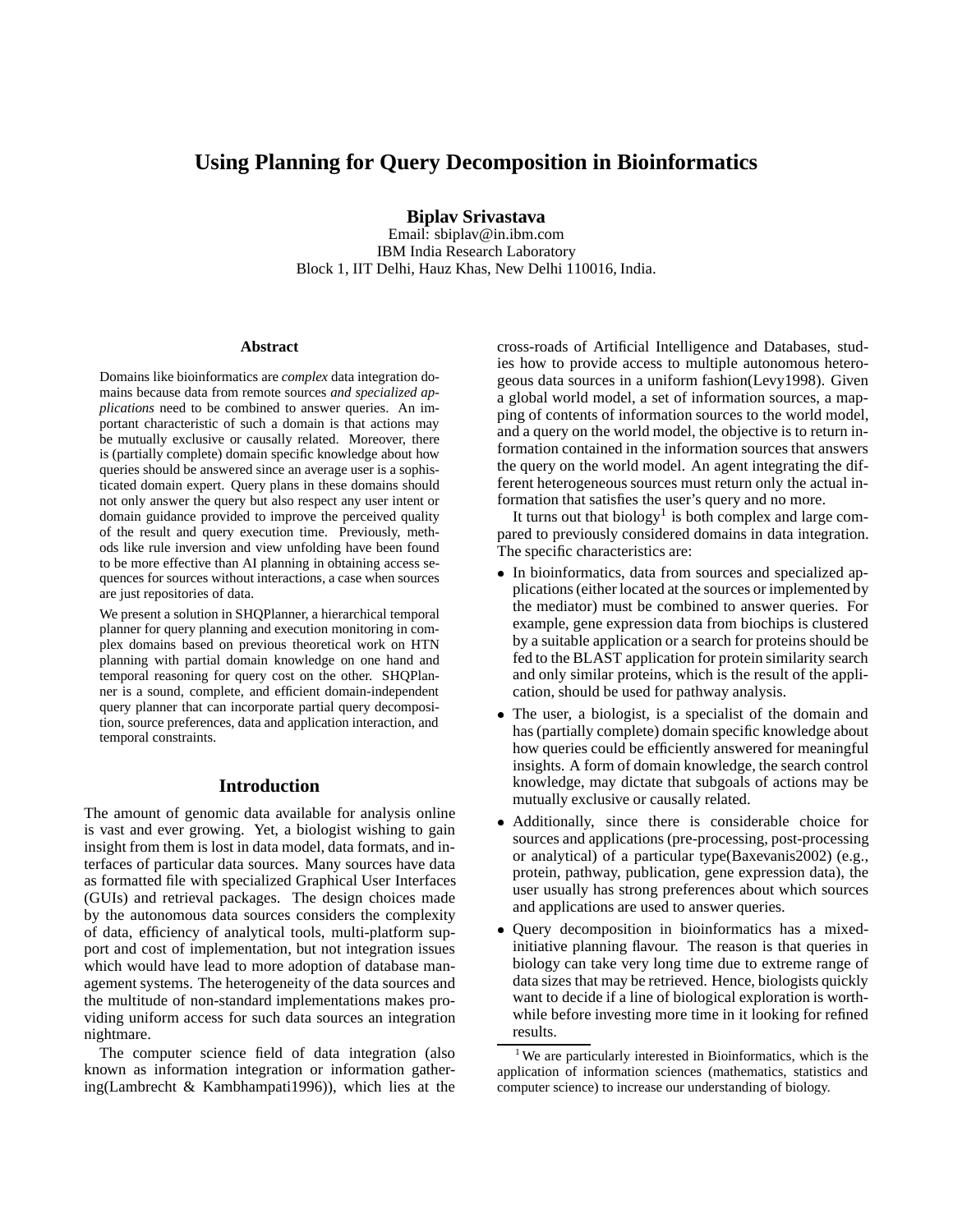Conventional data integration approaches consider the data sources as repositories of data but not as applications (which may in turn embody complex interactions with other sources), and they do not provide any mechanism for leveraging domain-specific user guidance. *We argue that data integration in domains with these characteristics are best addressed by using AI planning for query decomposition.*

AI Planning has been considered in conventional data integration to determine the best way to integrate data from different sources(Knoblock1995; Knoblock & Ambite1998; Kwok & Weld1996), and monitor the actual execution of source requests. Planning tackles the problem of composing a sequence of actions so that an agent can go from the initial state to the goal state given the set of legal executable actions(Kambhampati & Srivastava1995). However, planning for query decomposition seems to have lost support in favour of cheaper methods (Levy1998) like rule inversion(Duschka1996) and view unfolding(Qian1996). The main reason is that since the search space is made up of *information* states, there is no subgoal interaction among actions as they can always be executed on the sources to gain the information needed. Hence, the conclusion drawn was that using planning for just sequencing source-call actions is an over kill. But when sources can also be applications, they may encode physics of their interactions<sup>2</sup> which may prevent an action from being always applicable. For example, if a user's authentication request is denied (by a trusted third-party), her already available credentials (information like password or certificate) to access a source may become invalid. Hence, we need to revisit planning for data integration to address action interactions.

Hierarchical Task Network (HTN) Planning (Erol1995) is a paradigm in planning to capture user intent about desirable solutions and what actions are used in them. However, duration (temporal properties) of an action has not been widely modeled in HTN. In this paper, we extend a recent forward chaining (also called forward state-space) temporal planner, Sapa(Do & Kambhampati2001) to handle task hierarchies (also called *schemas* in HTN planning) and other features useful for biology. Specifically, we describe SHQPlanner, a hierarchical temporal planner, for query planning and execution monitoring in biology and other such domains where data from sources and applications have to be integrated, and user has background knowledge about what kind of plans are acceptable. The advantage of our approach is that the hierarchy can embody the domain knowledge while the temporal specification can help reasoning with query cost models. Important features of SHQPlanner are: (a) it has the ability to incorporate partial query decomposition and source preferences, data and application interaction, and incremental updates (b) it is a domain-independent query planning algorithm (c) it reasons with temporal constraints for cost estimates and (d) it is sound, complete, and efficient.

Our work is in the context of an end-to-end XML-based Bioinformatics application called e2e(Adak et al2002) that

facilitates analysis of gene expression data by providing a uniform access to diverse online data sources (i.e., proteins, literature, pathways and gene expression data) and representing the annotations on the intermediate data in a XML format, eXpressML(Adak et al2001). For example, text summarization can be performed on the result from a literature source and the top few keywords are represented in eXpressML. In e2e, eXpressML can be queried by a XML language or processed by advanced statistical tools. We are in the process of integrating SHQPlanner into e2e.

Here is the outline of the paper: we describe the bioinformatics domain in the next section and survey the existing methods here for data integration. Next, we pose query decomposition as a planning problem and show how Sapa, a temporal planner, can be extended to support schemas. We then describe the working of the new planner, SHQPlanner, and present initial results. Finally, we conclude with pointers to future work.

## **Bioinformatics: A complex data integration domain**

We are interested in data integration in the large and complex domain of bioinformatics to facilitate data analysis. Here, according to a recent survey(Baxevanis2002), there are atleast 335 data sources in early 2002<sup>3</sup> with at least 6- 10 sources of similar type (for example, protein, pathway, publication, gene expression data, etc.). In contrast, conventional data integration solutions have dealt with very few sources with little overlap in content. Moreover, there is rich domain information on how results for queries should be obtained and strong user preference for sources (example, one biologist may prefer SWISS-PROT to PIR for protein information due to its affiliation). The completeness (but not correctness) of the results is negotiable in favor of performance and timeliness. The data size can be large (in megabytes or gigabytes). Finally, the user may want to employ the unique native data analysis capabilities of the data sources.

Data analysis in bioinformatics is done in two phases:

- 1. Identify genes which constitute an interesting regulatory pattern by applying a set of statistical analysis/ clustering methods like hierarchical, k-means, fuzzy and selforganizing feature maps.
- 2. Identify functional relationships among selected genes based on maximum number of information/ data sources to develop and verify hypotheses. In a sense, the clusters from the first step are characterized by a set of meaningful features from the databases. Additionally, relationship among the genes is predicted and validated/understood.

Karp (Karp1996) has identified the issues in data integration in bioinformatics and alluded to the need of a planning module through what he calls a Relevance Module. An example of a query that the biologist may want to ask in e2e is (modified slightly from (Karp1996)):

Q: *Find examples of co-expressed genes that code for enzymes in a single metabolic pathway.*

<sup>&</sup>lt;sup>2</sup>The fact that some predicates are not true as the result of an action but not others, is governed by the physical knowledge about the world being modeled.

 ${}^{3}$ Up from 281 in 2001.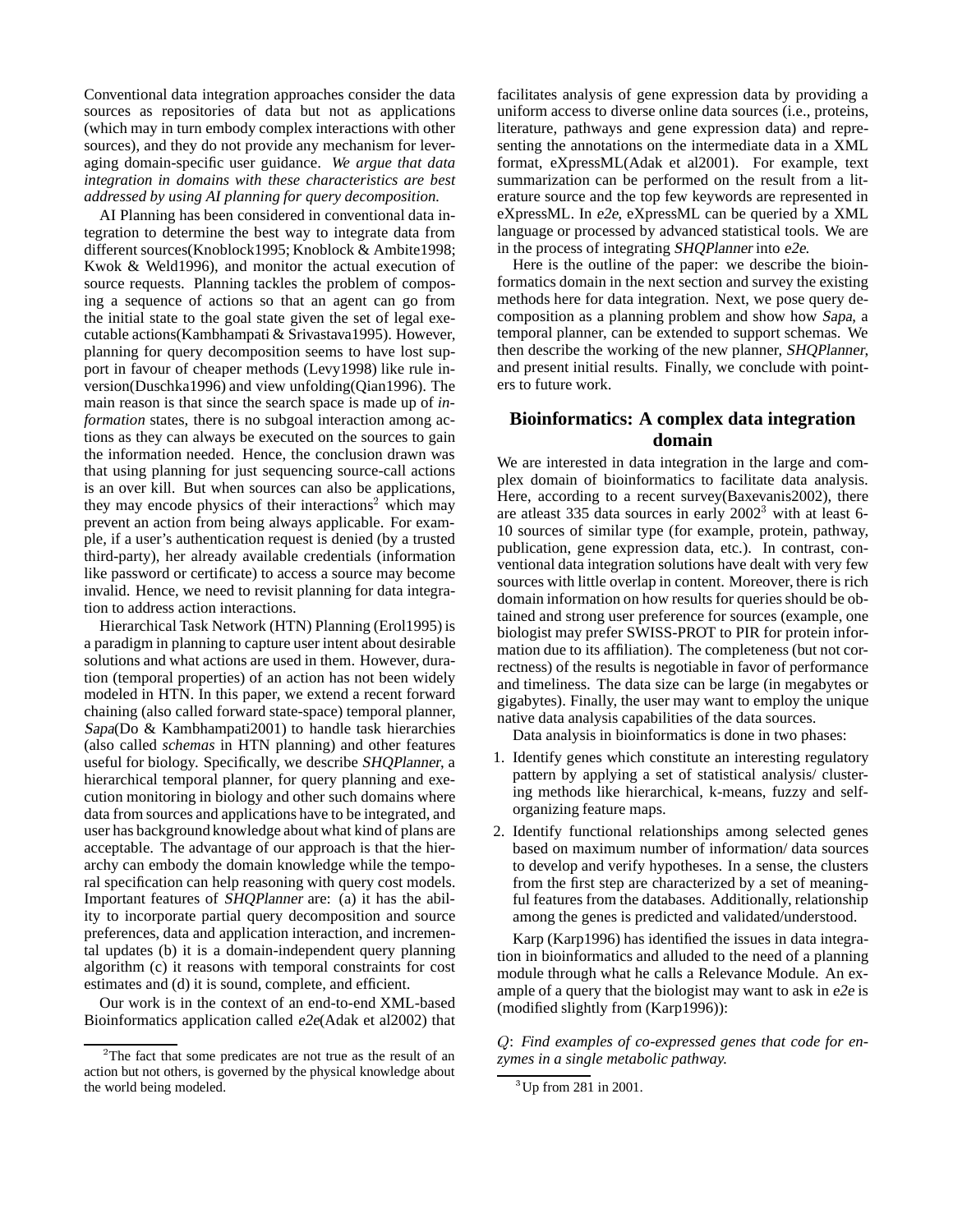Query Q can be more precisely described as - find a set of genes  $\tilde{G}$  from a pathway  $\tilde{P}$  where:

- There exists  $R$ , the set of all reactions in  $P$
- $\bullet$  There exists  $E$ , the set of all enzymes that catalyze a reaction in <sup>R</sup>
- $\bullet$  G is the set of genes that encode an enzyme in E, and
- Genes in  $G$  are similar in their expression level according to some algorithm.

To answer the query, the system needs to access a protein pathway database like KEGG, the user's gene expression data and a pathway similarity algorithm. We generate the necessary query plan using SHQPlanner at the end.

## **Existing Approaches**

A data integration system can be characterized by the amount of transparency it provides to the user. The different types of transparency, in increasing degree of abstraction are:

- 1. Format transparency or the user not having to know about the data formats supported by a source and the individual ways to access them.
- 2. Location Transparency or the user not having to know about the location of a piece of information on the source. This gives the impression of a single location for all information while the access details to the source is handled by the system.
- 3. Schema Transparency or the user not having to know the schemas of individual sources to reconcile the final result. This allows the user to query data across sources in an integrated manner.
- 4. Source Transparency or the user not having to know if a particular source exists. For example, the user will know that protein information can be obtained from the system but she will not have to know the source from which such an information can be obtained. Source transparency necessitates a domain ontology(Benjamin et al1998; Critchlow et al1998) so that the user interacts with the system using domain concepts and the concepts are in turn reconciled with available sources.

A variety of approaches have been developed for integrated access to heterogeneous data sources in genomics. In the *link-driven federation* approach (e.g., SRS(Etzold & Argos1993), LinkDB(Fujibuchi et al2001)), the user can browse the content of a source and also switch sources using system-provided hyperlinks. These systems provide limited format transparency to the user. In *view integration* (e.g., DiscoveryLink(Haas et al2001), K2/Kleisli(Davidson et al2001)), a virtual global schema in a common data model is created using the source description. Queries on the common data model are then automatically decomposed to source level queries. A variation of view integration is the *warehousing approach* (e.g., GUS(Davidson et al2001), (Widom1995)) where instantiation of the global schema is created, i.e., all data of interest is locally stored and maintained for integrated access. Both view and data integration provide format, location and schema transparency to the

user. The holy-grail in data integration is to provide source transparency as well, which leads to *semantic integration*. In the TAMBIS(Goble et al2001) system, a common ontology of molecular biology describes the concepts of interest and data source characteristics are directly mapped to the common concepts. The user interacts in the ontological realm while the system deals with the sources.

While transparency is a desirable property to have in genomics, users may selectively want to lose it to gain control over how the queries are answered and utilize source specific features. The drawback of the existing systems is that while they handle transparency for the user, they do not model the relationships between the applications and the data sources in a formal and general framework. Consequently, even *if available*, they fail to leverage a biologist's (user's) background knowledge about how a query should be answered for her purpose or respect user's intent in the final plan. Since a typical data integration system is interactive, it makes sense to employ additional inputs from the user about query optimizations or preferences of data sources.

## **A Hierarchical Temporal Planning Solution**

The requirements for gathering information in bioinformatics domain lead us to look back at AI Planning for query decomposition<sup>4</sup>. A planning problem P is a 3-tuple  $\langle I, G, A \rangle$  where I is the complete description of the initial state,  $G$  is the partial description of the goal state, and  $A$  is the set of executable (primitive) actions. An action sequence S is a solution to  $P$  if  $S$  can be executed from  $I$  and the resulting state of the world contains  $G$ .

A HTN planning problem(Kambhampati et al1998) can be seen as a planning problem where in addition to the primitive actions, the domain contains schemas which represent non-primitive (abstract and non-executable) actions and acceptable rules to reduce non-primitive actions to primitive and other non-primitive actions (hence an hierarchy of actions). All non-primitive actions are eventually reduced to primitive actions so that the resultant plan is executable. The acceptable solutions to a HTN problem not only achieve the top-level goals but can also be parsed in terms of the non-primitive actions that are provided for the top-level goals(Barrett & Weld1994).

Sapa(Do & Kambhampati2001) is a heuristic forward chaining (also known as forward state space) planner that can handle actions with durations, metric resource constraints and temporal deadlines. It starts from the initial state and applies actions as they become applicable taking into account their duration and when (either start or end of the duration) each effect becomes valid. In order to guide its search, Sapa builds a temporal relaxed planning graph, and uses action and resource measures to calculate heuristic distance to the goal.

We present SHQPlanner in which Sapa is extended by introducing non-primitive actions into the domain actions, A, and providing reduction schemas for them. Moreover, we

<sup>&</sup>lt;sup>4</sup>An altogether different reason to consider planning in data integration is execution monitoring(Knoblock & Ambite1998) but we do not focus on this here.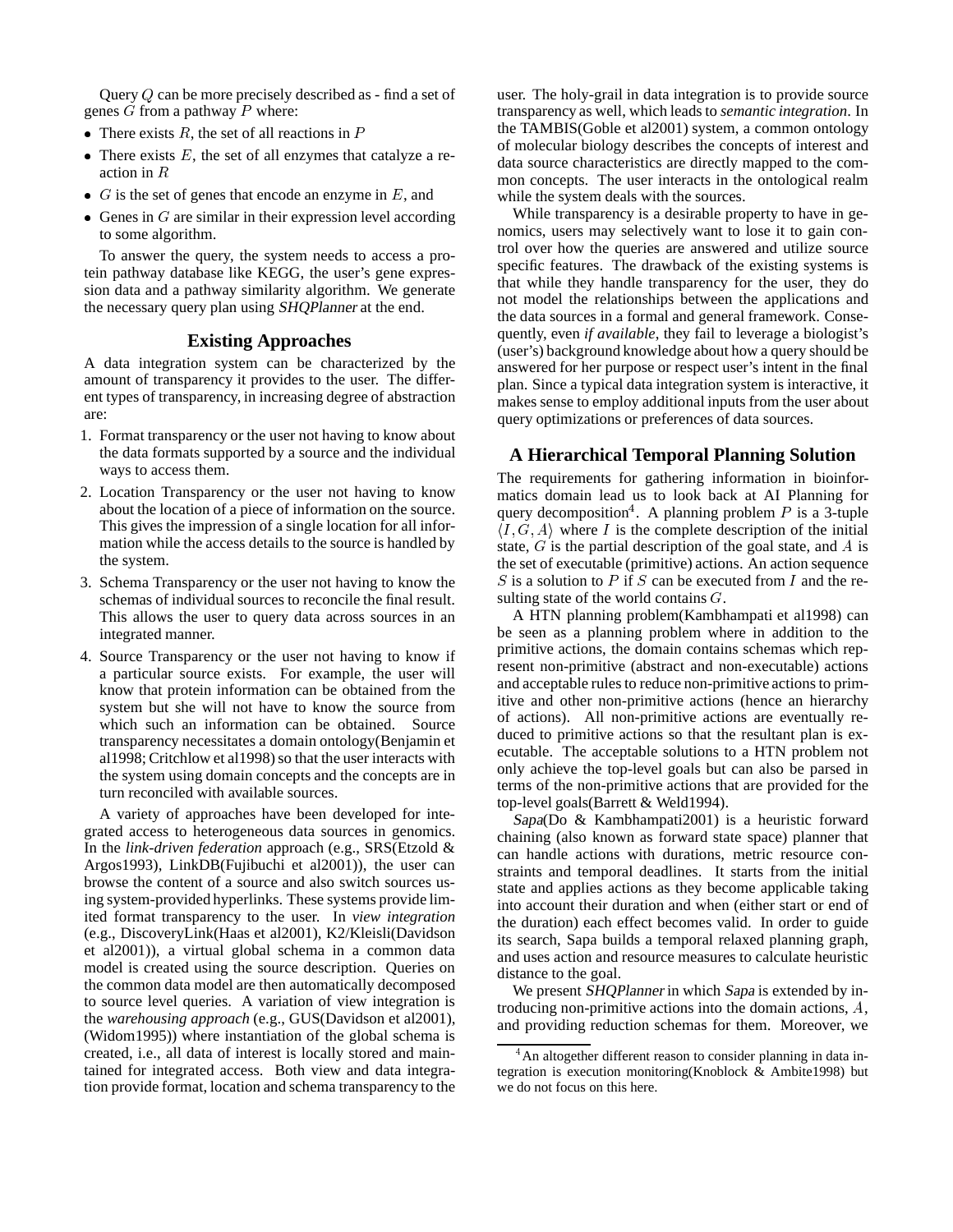

Figure 1: *Stages in processing the XML Kweelt/Quilt query of* e2e *with* SHQPlanner*.*

allow users to give preferences over parameter values of actions and schemas. We leverage the duration modeling of actions so that we can reason about query costs. We also modify the heuristic estimates to account for merged actions in the partial plan.

An XML Kweelt(Sahuguet2001) query in e2e goes through the stages described in Figure 1. Each query posed by the user corresponds to a new query planning problem,  $P_i$  where the initial states I and G states are different but it uses the same domain actions,  $A$ . The solution to  $P_i$  is executed by the query executor to obtain the final result. In case of failure, the query executor will pose a different planning problem  $P_i$  based on failure and any partial result it already has accumulated.

#### **Schema Specification**

The specification of schema in SHQPlanner is allowed through the : schema construct which is described in Figure 2. In this, the : duration field records the minimum and maximum duration of each sequence of actions which are permissible while reducing this schema. The : precondition field is a place holder to specify additional preconditions beyond those of the constituent primitive actions which should be true to apply the merged action. The  $: effect$  field records the *primary effects*(Kambhampati et al1998) of the schema for which the merged action should be introduced into the plan. This takes care of basic concern in HTN planning that a very complex plan is considered because a nonprimitive action is used to achieve secondary effects. The : method field specifies the sequence of actions that are to be used for reductions. If there is more than one sequence, a *choice* delimiter is used.

As an example, in Figure 3, a schema is given which encodes that the primary reason to make use of this schema is to prepare the data. In order to achieve the effect, there is a choice between three sequences of actions corresponding to the alternative reductions available.

| $(:\text{scheme}$ $(\text{scheme}-name)$                                                                                                  |
|-------------------------------------------------------------------------------------------------------------------------------------------|
| :parameters                                                                                                                               |
| $({\{\langle \rangle\} var \rangle - \langle var-type \rangle\})$                                                                         |
| :: Static duration                                                                                                                        |
| :duration                                                                                                                                 |
| $(\langle min\text{-}dur \rangle, \langle max\text{-}dur \rangle)$                                                                        |
| :: Preconditions true at the start                                                                                                        |
| :precondition                                                                                                                             |
| $\lceil \text{(and)} \{\langle \text{predicate} \rangle - (\langle \text{start-time} \rangle, \langle \text{end-time} \rangle) \} \rceil$ |
| :effect                                                                                                                                   |
| $\lceil$ (and) $\langle$ predicate $\rangle$ ) - $\langle$ effect-time $\rangle$ [)]                                                      |
| :method                                                                                                                                   |
| [(choice] [{(sequence] { $\langle \text{action} \rangle$ - $\langle \text{duration} \rangle$ } [)] } [)] $\rangle$                        |
|                                                                                                                                           |

Figure 2: *The format for schema specification. Fields in [ ] are optional while fields in*  $\{ \}$  *are one or more.* 

| schema RESULT-PREPARE-SCHEMA:)     |  |  |
|------------------------------------|--|--|
| :parameters                        |  |  |
| $(?d - data ?q - query)$           |  |  |
| :; Static duration                 |  |  |
| :duration                          |  |  |
| $(st, + st 4)$                     |  |  |
| :; Preconditions true at the start |  |  |
| : precondition                     |  |  |
| $\left( \right)$                   |  |  |
| :effect                            |  |  |
| (prepared_data ?d) - et            |  |  |
| :method                            |  |  |
| (choice)                           |  |  |
| (sequence)                         |  |  |
| (CLUSTER-DATA ?d)                  |  |  |
| (PREPARE-DATA ?q ?d))              |  |  |
| (sequence)                         |  |  |
| (ALIGN-DATA ?d)                    |  |  |
| (PREPARE-DATA ?q ?d))              |  |  |
| (sequence)                         |  |  |
| (SUMMARIZE-PUBLICATION ?d)         |  |  |
| $(PREPARE-DATA ?q ?d))))$          |  |  |
|                                    |  |  |

Figure 3: *An example schema.*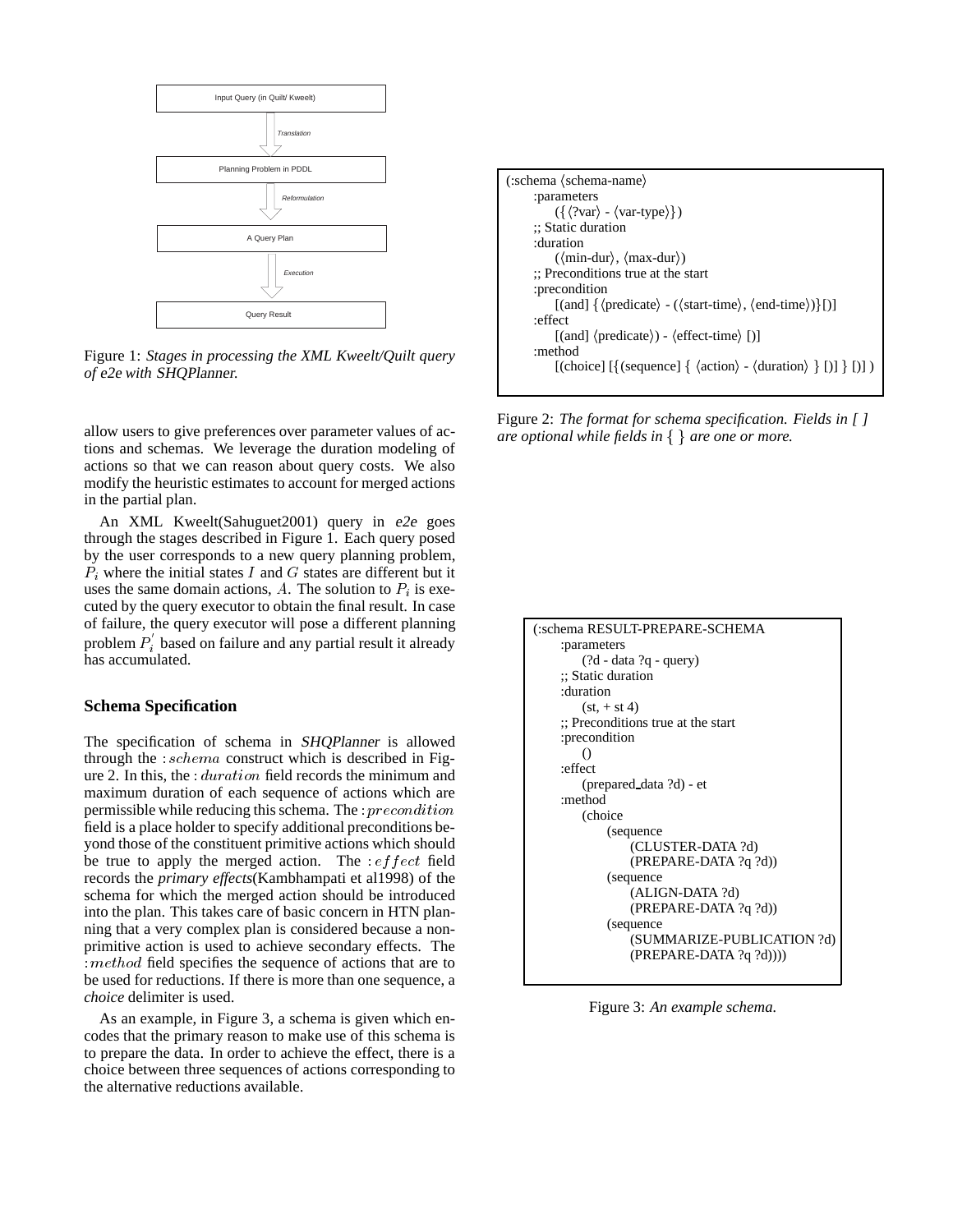| Algorithm: Generate-Merged-Actions                                       |
|--------------------------------------------------------------------------|
| Schema s<br>Input:                                                       |
|                                                                          |
| Output: $M = []$ ; set of primitive actions                              |
| 1. For each action sequence $L_i$ in s, create action $M_i$              |
| $M_i$ .name = Make-unique-name(s)<br>2.                                  |
| 3. $M_i$ . parameters = s. parameters                                    |
| 4. $M_i$ . precondition = s. precondition                                |
| 5. $M_i$ . duration = 0                                                  |
| 6. $M_i$ . primary = s. effect                                           |
| 7. For each action $a_j$ in $L_i$                                        |
| If $a_j$ is non-primitive, iterate over<br>8.                            |
| Generate-Merged-Actions $(a_i)$                                          |
| $M_i$ . duration = $M_i$ . duration + $a_i$ . duration<br>9.             |
| 10.<br>If $(M_i$ duration $\ni$ [s.min dur, s.max dur])                  |
| continue                                                                 |
| 11.<br>$M_i$ . parameter = $M_i$ . parameter $\bigcup a_i$ . parameter   |
| $M_i$ precondition= $M_i$ precondition $\bigcup a_i$ precondition<br>12. |
| $-M_i$ .effect                                                           |
| $M_i$ .effect = $M_i$ .effect $\bigcup a_j$ .effect<br>13.               |
| 14. End-for                                                              |
| 15. $M = M \cup M_i$                                                     |
| 16. End-for                                                              |
|                                                                          |

Figure 4: *Procedure to produce primitive (merged) actions based on reductions in a schema.*

## **Reduction of a Schema**

A HTN planner can transform any non-primitive action into executable actions by recursively applying the available reduction information from the schemas. Since Sapa is a forward chaining planner, one can interpret the reduction of a schema eventually into a *sequence* of primitive actions. We use this insight to pre-process (specifically, top-down parse) the schema into a set of *merged actions* that correspond to the sequential execution of the primitive actions in the final reduction. Figure 4 describes a procedure to create such actions in a top-down manner. The merged actions along with the original primitive actions are fed to Sapa for its normal execution.

The merged actions are like primitive actions except that they also record primary effects which will be used during search. Also, if the duration of a sequence lies outside the range of permissible durations, no corresponding merged action is created. The merged actions can be now used by Sapa to plan in the regular way.

#### **Specification of Value Preferences**

A : prefers construct is introduced in the domain description to allow a user to specify her preference for a variable's values. This information is used while instantiating variables of a particular type in an action. In Figure 5 for example, while considering variables of  $Type_1$ ,  $value_{11}$  is the most preferred value followed by  $value_{12}$ , and so on. Using this mechanism, the user can provide information to the planner like query PIR only if a query on data source SWISS-PROT has failed.

| (:prefers $(\langle Type_1 \rangle \langle value_{11} \rangle \langle value_{12} \rangle )$ |  |
|---------------------------------------------------------------------------------------------|--|
| $(\langle Type_2 \rangle \langle value_{21} \rangle \langle value_{22} \rangle )$           |  |

Figure 5: *Specification of value preferences.*

```
Algorithm: Heuristic-Adjust-Minimal
Input: Partial plan, P
Output: Adjusted heuristic value of the plan
1. length = \text{Sapa-heuristic}(P)2. solution = Sapa-relaxed-plan(P)
3. Foreach merged action, M_i in the
solution of relaxed problem
4. Foreach action, a_j constituting
     the merged action
5. If a_i \in solution6. numMergeRedundantActions ++<br>7. End-if
         End-if
8. End-for
9. End-for
10. length = length + numbergeRedundantActions
```
Figure 6: *Heuristic adjustment for potential non-minimal plans.*

#### **Heuristic Adjustments**

Sapa uses heuristics based on actions and resource usage to guide its search. With merged actions also added to the set of original primitive actions, we have to account for the fact that the merged actions signify user intent. We ensure this by increasing the heuristic estimate of a plan by some  $\epsilon$  for each effect supported by a primitive action in place of an available merged action.

We also want to discourage plans where primitive as well as the merged actions are present to provide the same effect because the plan could possibly be non-minimal. In Figure 6, a procedure is described to capture this requirement by increasing the heuristic value of such a plan by the number of potentially redundant primitive actions.

#### **Soundness and Completeness**

A planner is sound if it generates executable plans and it is complete if the planner will find a solution whenever one exists. Since Sapa is both sound and complete(Do & Kambhampati2001), the only complication is introduced by the merged actions that are produced as a result of schema reductions.

In SHQPlanner, as part of the schema elicitation process, a verification procedure ensures that (a) all the primitive actions mentioned in the schema are declared, and (b) each action sequence in the reductions lead to some executable sequence of primitive actions. Therefore, the merged actions are ensured to be executable and consequently, any plan produced by SHQPlanner is sound.

Completeness is guaranteed in SHQPlanner as long as no plan without the merged actions are pruned away. We never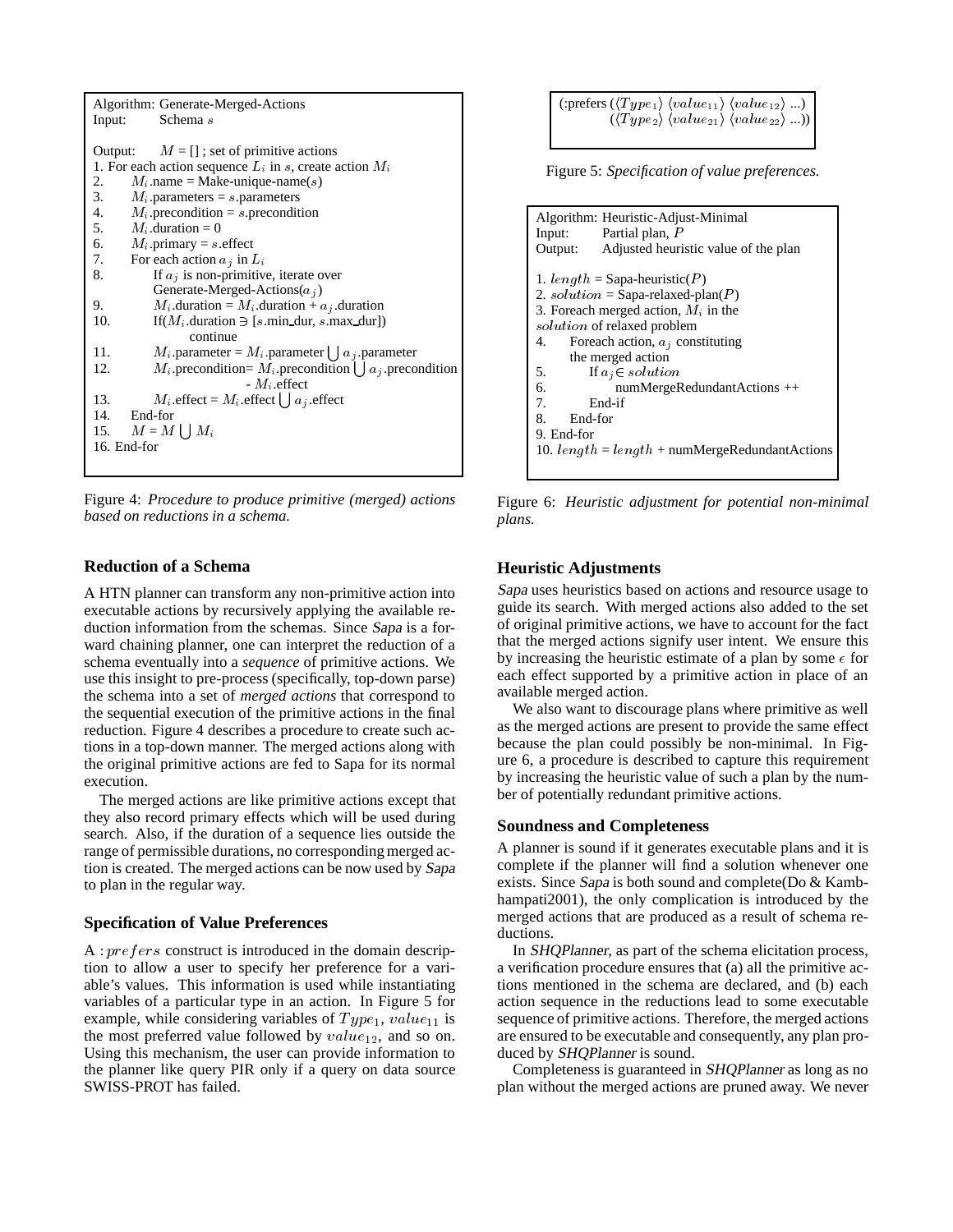| $(AO)$ . $0.0 - RETRIEVE-DATA$ (stanford geneexp)<br>:duration 2.0                  |
|-------------------------------------------------------------------------------------|
| $\langle A1 \rangle$ . 0.0 – RETRIEVE-DATA (kegg pathway)<br>duration 2.0           |
| $\langle A2 \rangle$ . 2.0 – EXTRACT-GENES-ENCODING-DATA (pathway)<br>duration 1.0: |
| $\langle A3 \rangle$ . 2.0 – CLUSTER-DATA (geneexp)<br>duration 1.0:                |
| $\langle A4 \rangle$ . 3.0 – FIND-COXPRESS-GENES (pathway geneexp)<br>duration 3.0: |
| $\langle A5 \rangle$ . 6.0 – PREPARE-DATA (q1 pathway)<br>duration 3.0:             |

Figure 7: *Query plan for the example query* Q*.*



Figure 8: *A query plan without schemas.*

prune such a plan but only penalize it through heuristic adjustments to be further down in the search queue.

Hence, SHQPlanner is both sound and complete.

#### **Initial Results**

We have incorporated the discussed extensions in Sapa (and a few search pruning tricks known to work well in forward chaining algorithms) to build the SHQPlanner. Additionally, we have built a small domain describing the actions to query gene expression, protein, publication and pathway sources, and run clustering, sequence alignment and text summarization applications for bioinformatics.

Running SHQPlanner as a traditional query planner, we show the query plan returned for the example query, <sup>Q</sup>.  $Stanford$  refers to a public gene expression database while  $KEGG$  is a pathway database. Two data sources and a standard clustering application are needed to complete the query. Thus, the query planner does not have to depend on user input for generating a valid query plan.



Figure 9: *A query plan with schemas. The merged actions will be replaced with the corresponding action sequences in a post-processing step.*

Now, suppose the biologist wants to retrieve aligned protein data and see the matched sequences in a viewer. In Figure 8, a query plan is shown for the problem where data is retrieved from the two protein sources and then they are aligned with each other. But if the user only wants to align proteins of each source respectively, it is much simpler to realize the requirement with a suitable schema(DATA-FETCH-SCHEMA here). Figure 9 has the resultant plan.

Running the query planner in the bioinformatics domain for a number of user queries has shown that the end users are generally favorable to specifying schemas in order to control the resulting query plan. The main challenge currently is to provide a suitable user interface so that the biologist is free from syntactic hassles. The query plan is generated in a few milliseconds.

**Query decomposition as mixed-initiative planning:** Queries in biology can take very long time due to sheer size of data to be retrieved. The domain is also characterized by high variability in data sizes – some attributes are in a few hundred bytes while others are in megabytes. The ability of SHQPlanner to reason with action durations is very useful for the biologist in exploring alternative query plans based on changing deadlines. Specifically, they want to quickly decide if a line of biological exploration is worthwhile before investing more time in it looking for refined results. In future, we propose to use runtime statistics from the query executor to update duration information.

## **Conclusion and Future Directions**

In this paper, we considered data integration in a complex domain (bioinformatics) where sources can be data repositories as well as applications, and presented a hierarchical temporal planner to perform query. Another characteristics of the domain - bioinformatics - is that the user is a biologist who has specialized knowledge about the domain. Specifically, the user has (partial) schemas or domain knowledge about how a query should be resolved, e.g., a solution for